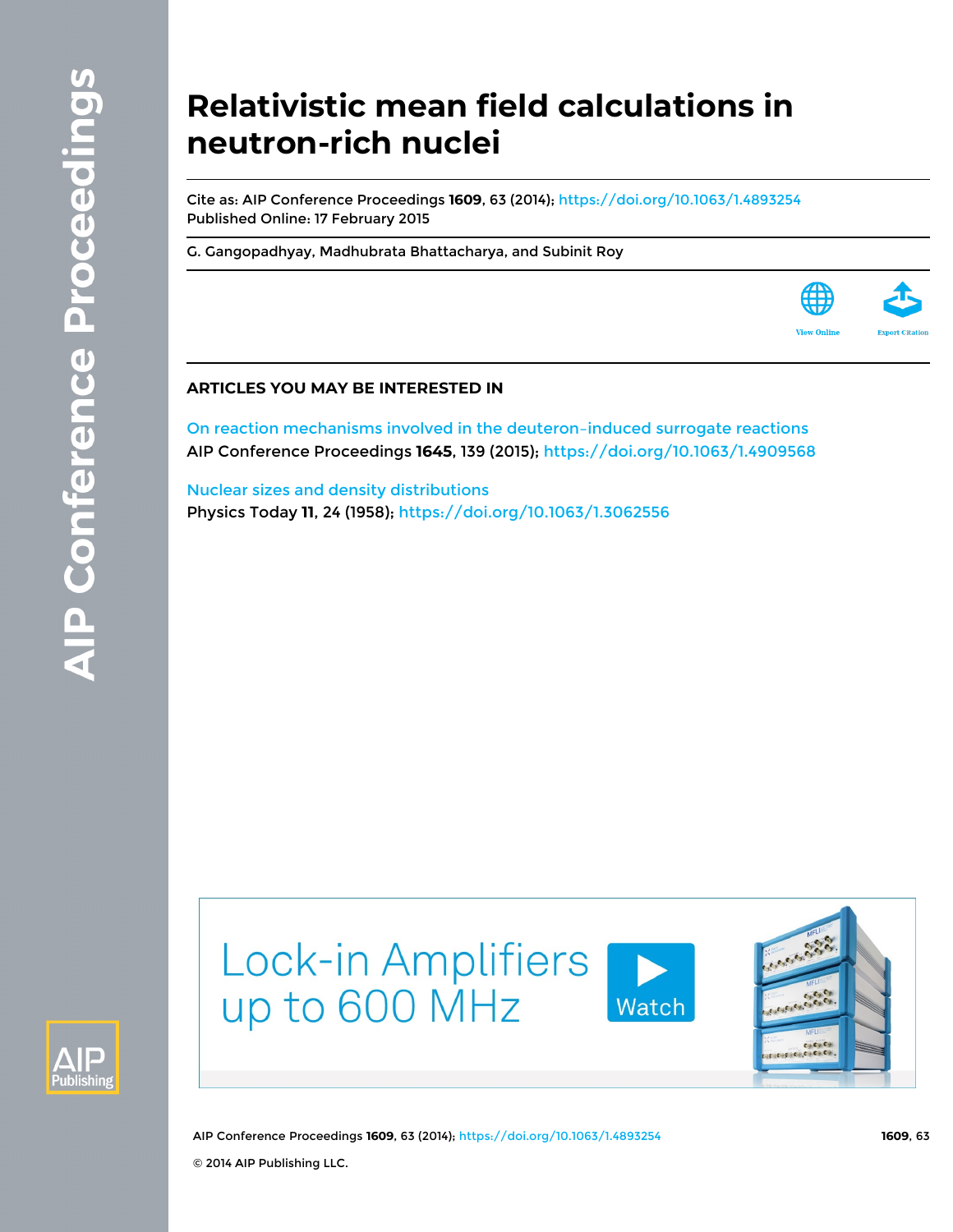# **Relativistic Mean Field Calculations in Neutron-rich Nuclei**

G. Gangopadhyay<sup>∗</sup> , Madhubrata Bhattacharya<sup>∗</sup> and Subinit Roy†

<sup>∗</sup>*Department of Physics, University of Calcutta 92 Acharya Prafulla Chandra Road, Kolkata 700 009, India* †*Saha Institute of Nuclear Physics, Block AF, Sector 1, Kolkata- 700 064, India*

**Abstract.** Relativistic mean field calculations have been employed to study neutron rich nuclei. The Lagrange's equations have been solved in the co-ordinate space. The effect of the continuum has been effectively taken into account through the method of resonant continuum. It is found that BCS approximation performs as well as a more involved Relativistic Continuum Hartree Bogoliubov approach. Calculations reveal the possibility of modification of magic numbers in neutron rich nuclei. Calculation for low energy proton scattering cross sections shows that the present approach reproduces the density in very light neutron rich nuclei.

**Keywords:** Relativistic mean field, Resonant continuum, Binding energy, Scattering **PACS:** 2.160.Jz, 21.10.Dr, 25.40.Cm

# **1. INTRODUCTION**

In the last two decades, giant leaps in detection systems and accelerator technologies, particularly with the availability of radioactive ion beams, have made nuclear physics an exciting subject. Old theories have been severely tested as never before in explaining the new data. The limits of nuclear stability are now being probed and yielding surprising results. Major surprises in lowenergy nuclear structure include the disappearance of the normal shell closures observed near the stability valley along with the emergence of new magic numbers and neutron haloes in nuclei very close to the neutron drip line.

Relativistic mean field (RMF) approach has proved to be very successful in explaining different features of stable and exotic nuclei such as ground state binding energy, deformation, radius, excited states, spin-orbit splitting, neutron halo, etc[1]. In nuclei far away from the stability valley, the single particle level structure undergoes drastic changes in which the spin-orbit interaction plays an important role. Being based on the Dirac Lagrangian density, and thus naturally incorporating the spin degree of freedom, RMF is particularly suited to investigate these nuclei. Thus, neutron rich nuclei can be fruitfully investigated within RMF formalism.

#### **2. THEORY**

RMF calculations are well known. Interested readers are referred to excellent reviews that have been published in recent years. In the conventional RMF+BCS approach for even-even nuclei, the Euler-Lagrange equations are solved under the assumptions of classical meson fields, time reversal symmetry, no-sea contribution, etc. Pairing is introduced under the BCS approximation.

In this approach, nucleons interact via exchange of a number of mesons. There are different variations of the Lagrangian density as well as a number of different parametrizations. We have employed the densities NLSH[2], NL3[3], NL2[4] and FSU Gold[5] Lagrangian density. The last one contains, apart from the usual component describing a system of nucleons interacting via exchange of mesons, nonlinear terms involving self coupling of the scalar-isoscalar and the vector-isoscalar meson, as well as coupling between the vector-isoscalar meson and the vector-isovector meson.

The usual practice of solving the mean field equations is to expand them in a harmonic oscillator basis cannot explain the density of halo nuclei near the drip line because of slow convergence in the asymptotic region. Hartree Fock Bogoliubov (HFB) and Relativistic Hartree Bogoliubov (RHB) methods in coordinate space have emerged as two very accurate approaches of treating the nuclei very close to the drip line. The effect of the states in the continuum is usually incorporated by solving the equations in coordinate space using the box normalization condition, thus replacing the continuum with a set of discrete positive energy states. In nuclei near the stability valley, this procedure works well, because the continuum states being far away from the Fermi level, their contributions are small. However, in neutron rich nuclei near the drip line, the Fermi level is very close to the continuum and the positive energy states are expected to affect the results significantly. In this situation the application of the box normalization procedure is open to question. Besides, in this procedure, the single particle energy levels depend on the size of the box chosen, introducing an unwelcome feature.

*Frontiers in Gamma-Ray Spectroscopy 2012 - FIG12* AIP Conf. Proc. 1609, 63-70 (2014); doi: 10.1063/1.4893254 © 2014 AIP Publishing LLC 978-0-7354-1245-3/\$30.00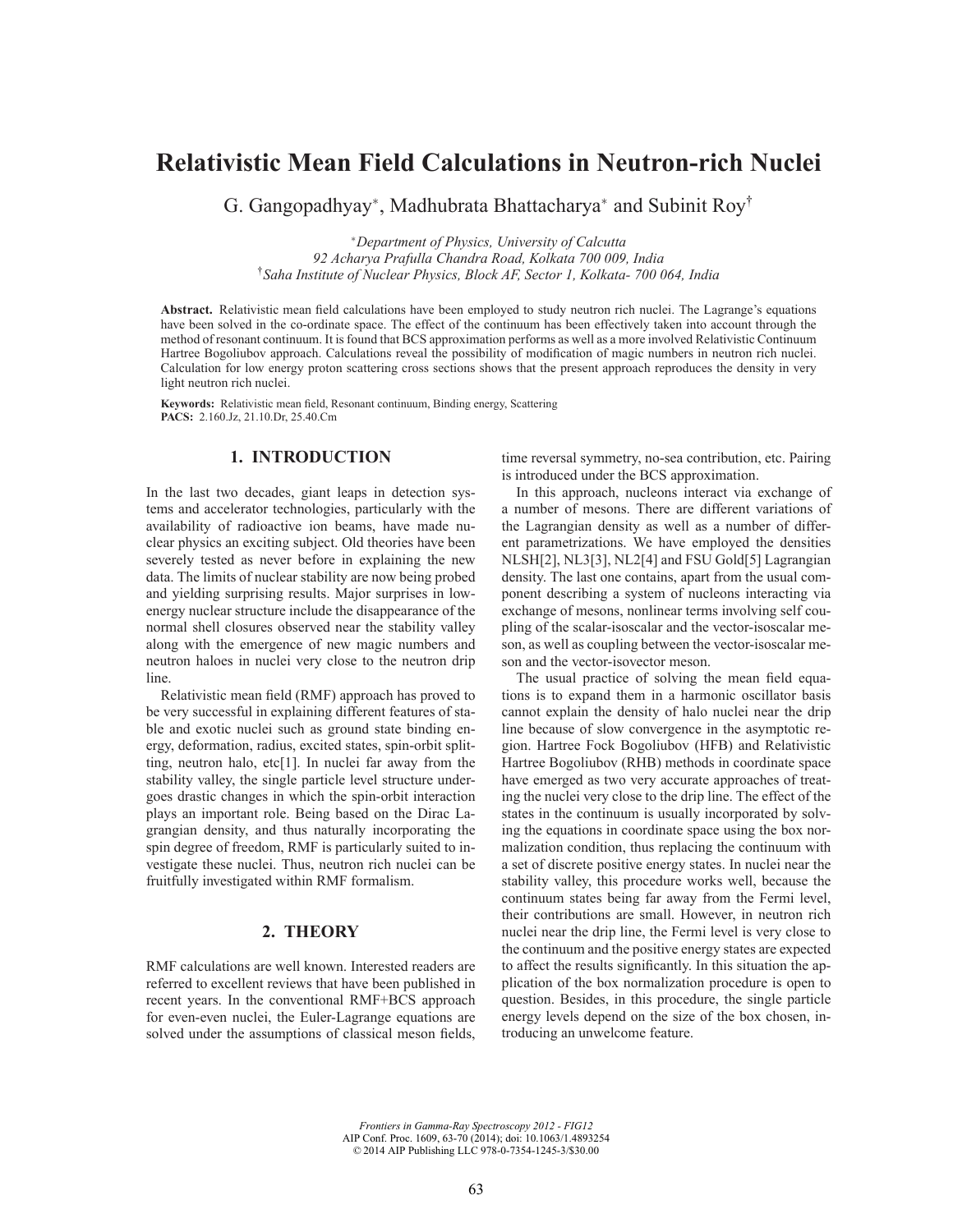We intend to study neutron rich nuclei in an approach that includes the effect of the resonant continuum. Nonrelativistic Hartree Fock[6, 7] and RMF equations[8, 9] involving continuum states have been solved with exact boundary conditions taking into account the width of the continuum levels.

The nucleons are represented by Dirac spinors

$$
\Psi_{\kappa} = \frac{1}{r} \left( \begin{array}{c} iG(r)\Phi_{\kappa} \\ F(r)\Phi_{-\kappa} \end{array} \right) \eta_{t} \tag{1}
$$

where  $\eta$  is the isospin operator. In the co-ordinate space approach, the simultaneous radial equations for  $G(r)$  and  $F(r)$  are usually solved in the case of the bound state by assuming the wave function vanishes at large distance. For the continuum, we have assumed scattering type boundary conditions. At large distance, where both the scalar and vector field vanish, the solution for neutron states is sought for scattering type boundary conditions, *viz.*,

$$
G_{\kappa}(r) = C\alpha r[cos\delta_{l}j_{l}(\alpha r) - sin\delta_{l}\eta_{l}(\alpha r)]
$$

$$
F_{\kappa}(r) = C\frac{\alpha^{2}r}{E+M}[cos\delta_{l}j_{l-1}(\alpha r) - sin\delta_{l}\eta_{l-1}(\alpha r)] \quad (2)
$$

where  $\alpha^2 = E^2 - M^2$  and  $j_l$  and  $\eta_l$  are Bessel and Neumann functions, respectively. The phase shift associated with the spinor functions is given by  $\delta_l$ . As is well known, the quantum number  $\kappa$  associated with angular momentum *l* by the relation

$$
\kappa = -(l+1) \text{ if } j = l+1/2 \kappa = +l \text{ if } j = l-1/2
$$

The energy of a resonant state is determined by the condition that the phase shift is  $\pi/2$ . The phase shift  $\delta_l$ is obtained by matching conditions at an appropriately large radius where the scalar and vector fields vanish. The wave function of the normalized state is normalized to a delta function  $\delta(E - E')$  which results in

$$
C_V=\sqrt{\tfrac{M+E}{2\alpha\pi}}
$$

In the vicinity of a resonance, the radial wave functions of a scattering states are largely localized inside the nucleus.

In the vicinity of an isolated resonance, the level density depend on the derivative of the phase shift

$$
g_l(E) = \frac{2j_l + 1}{\pi} \frac{d\delta_l}{dE} = \frac{2j_l + 1}{\pi} \frac{\Gamma_l/2}{(E_l - E)^2 + \Gamma_l^2/4}
$$
(3)

where  $\Gamma$  and  $E_l$  are the width and energy of the resonance.

The BCS calculation is performed for a delta interaction, *i.e.*  $V = V_0 \delta(\vec{r}_1 - \vec{r}_2)$ . The usual BCS equations now

contain both the bound states as well as the resonant continuum. The equations involving these states are referred as resonant-BCS (rBCS) equations. They are

$$
\Delta_{i} = \sum_{j} V_{i\bar{i},j} u_{i} v_{j} + \sum_{v} V_{i\bar{i}, v \varepsilon_{v} \overline{v \varepsilon_{v}}}
$$

$$
\int_{I_{v}} g_{v}(\varepsilon) u_{v}(\varepsilon) v_{v}(\varepsilon) d\varepsilon
$$
(4)

$$
\Delta_{v} = \sum_{j} V_{v\varepsilon_{v} \overline{v\varepsilon_{v}},j\overline{j}} u_{j} v_{j} + \sum_{\mu} V_{v\varepsilon_{v} \overline{v\varepsilon_{v}},\mu\varepsilon_{\mu} \overline{\mu\varepsilon_{\mu}}}
$$

$$
\int_{I_{v}} g_{\mu}(\varepsilon') u_{\mu}(\varepsilon') v_{\mu}(\varepsilon') d\varepsilon'
$$
(5)

$$
N = \sum_{i} V_i^2 + \sum_{v} \int_{I_v} g_v^c(\varepsilon) v_v^2(\varepsilon) d\varepsilon
$$
 (6)

where  $ij(\mu \nu)$  refer to bound (continuum) states. The range of the integral over energy for the <sup>ν</sup>-th state is given by *I*ν.

With the rBCS equations being solved for obtaining the occupational probabilities, the baryon density in the Lagrange's equations become

$$
\rho_b(r) = \sum_i \frac{2j_i + 1}{4\pi} v^2_i D_{1i}(r)
$$

$$
+ \sum_{v} \frac{2j_v + 1}{4\pi} \int_{I_v} g_v(\varepsilon_v) v^2 v(\varepsilon_v) D_{1v}(r) d\varepsilon_v \tag{3}
$$

Here, we have written  $D_{1i}(r) = |G_i(r)|^2 + |F_i(r)|^2$ . Similar expressions occur for other densities also. Thus, one can see the contribution from the resonant continuum explicitly in the last two equations.

One can solve the Dirac equation for the nucleon and the Klein Gordon equations for the meson fields with the densities defined above. The total binding energy is written as

$$
E = \sum_{i} (2j_i + 1)v^2_i E_i
$$
  
+ $\sum_{v} (2j_v + 1) \int_{I_v} g_v(\varepsilon_v) v^2 v(\varepsilon_v) \varepsilon_v d\varepsilon_v$   
- $\frac{1}{2} \int (g_{\sigma} \rho_s \sigma_0 + g_{\omega} + g_{\rho} \rho_s^0 \rho_3 + e \rho_c A_0) d^3 r$   
- $\int (\frac{g_2 \sigma^3}{3} + \frac{g_3 \sigma^4}{4}) d^3 r - E_{pair} - \frac{3}{4} 41 A^{-1/3}$  (9)

where the last term is the centre of mass correction and *Epair* is the pairing correlation energy given by

$$
E_{pair} = \sum_{i} (2j_i + 1) \Delta_i u_i v_i
$$

$$
+ \sum_{V} (2j_V + 1) \Delta_V \int_{I_V} g_V(\varepsilon_V) u_V(\varepsilon_V) v_V(\varepsilon_V) d\varepsilon_V \qquad (10)
$$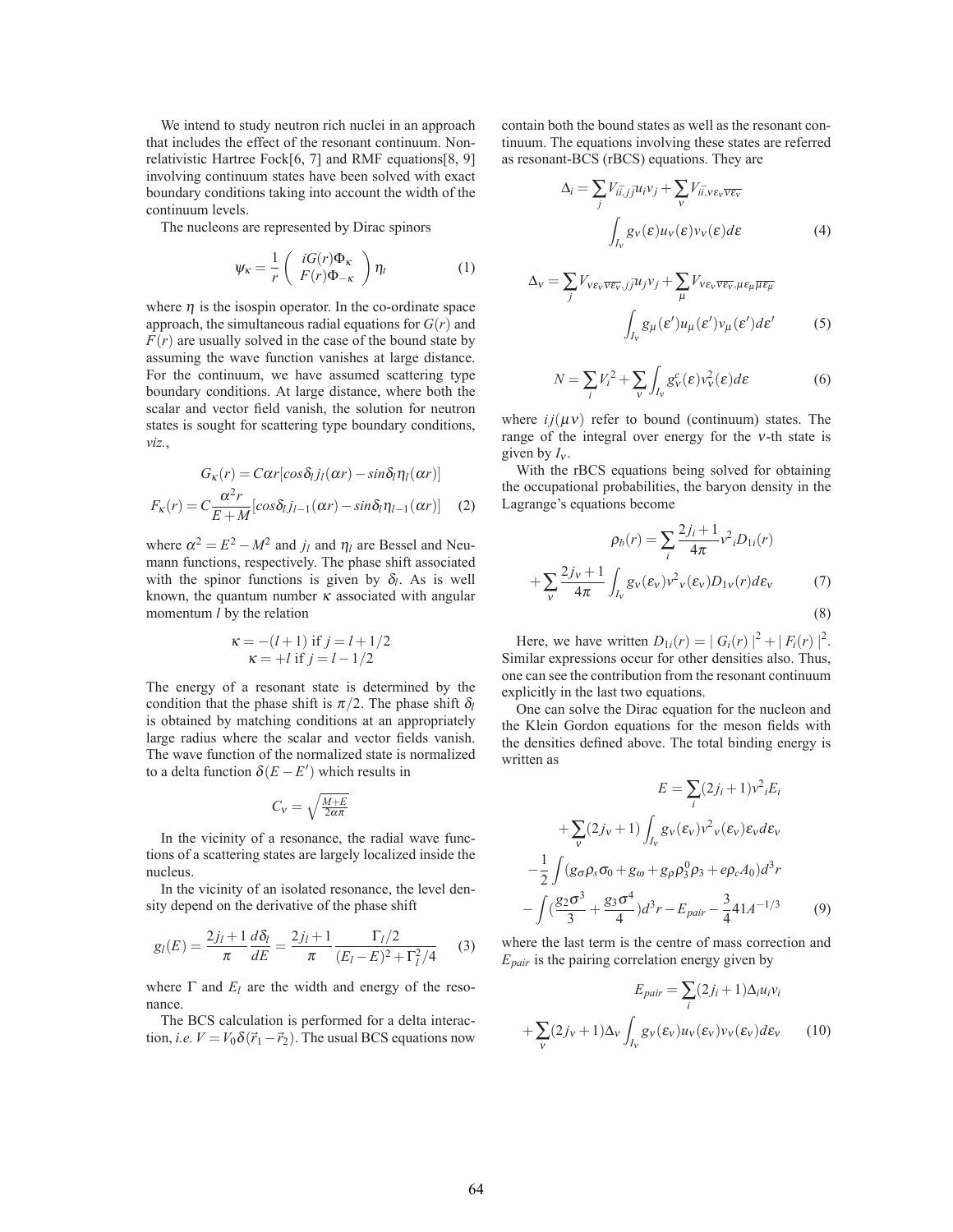The RMF+BCS approach in co-ordinate space was modified to study deformed nuclei also[10]. We have adopted this method to study the deformation of these nuclei. In odd nucleus the last odd nucleon breaks the time reversal symmetry of the system. However, it is well known that the bulk quantities like binding energy or radii are not affected by the breaking of the symmetry. Since we are interested only in these quantities, we have use the tagging approximation to study odd mass nuclei. We have extended our calculations to nuclei beyond the neutron drip line also. The strength of the zero range volume pairing force for neutrons has been from systematics as it was found to explain the trend in binding energy in very light nuclei reasonably well. We have also observed that moderate variations of the pairing strength do not influence the results to any great extent.

## **3. RESULTS**

#### **3.1. Very light nuclei**

In Table 1, our results for binding energy and radius values in neutron rich light nuclei are given and compared with experimental measurements wherever available. Here and later the experimental binding energy values are from Ref. [11]. The calculated results are in reasonable agreement with experimental measurements given the fact that the number of nucleons is very small and the mean field approach may not be very accurate.

One of the Lagrangian densities, FSU Gold, predicts the level  $vp_{1/2}$  to be in the continuum in <sup>6</sup>He with a very large with width 1.8 MeV, which, in <sup>8</sup>He, comes down to 0.28 MeV. Obviously, the angular momentum of the  $p_{1/2}$ -state being small, the centrifugal barrier cannot localize the state very effectively. The effect of the resonant level on the binding energy is very small (less than 0.05% in the case of <sup>6</sup>He) as the occupancy of  $p_{1/2}$  level is very small. However, even this small occupancy has a larger effect on the neutron radius concerned, because an unbound resonant level has a radius much larger than the bound state. Thus, we find that the effect of including the effect of the level width increases the neutron radius by 0.5%. Small though the number is, it is comparable to the experimental errors in measurements of rms radii in these nuclei.

The single particle neutron levels in Be are given in Fig. 1. A level inversion occurs with the  $2s_{1/2}$  state coming down below the  $1d_{5/2}$  state. The former becomes weakly bound in <sup>12,14</sup>Be. This inversion is essential for the nucleus 14Be to be bound. However, neither the RMF+BCS scheme, nor the RHB approach can predict the parity inversion in neutron rich Be nuclei, which has been observed in  $^{11}$ Be. This inversion also could not be

**TABLE 1.** Binding energy and radius in very light isotopes in the spherical approach.

| <b>Nucleus</b>  |             | B.E.A    | Radius (fm) |         |           |
|-----------------|-------------|----------|-------------|---------|-----------|
|                 |             | (MeV)    | $r_p$       | $r_{n}$ | $r_{rms}$ |
| ${}^{6}$ He     | Expt.       | 4.878    | 2.068       | 2.72    | 2.48      |
|                 | NI.2        | 5.161    | 1.89        | 3.63    | 3.16      |
| ${}^{8}$ He     | Expt.       | 3.926    | 1.929       |         | 2.52      |
|                 | NI.2        | 3.765    | 1.88        | 3.69    | 3.33      |
| 10Be            | Expt.       | 6.498    |             |         | 2.30      |
|                 | <b>NLSH</b> | 6.192    | 2.19        | 2.42    | 2.33      |
| $^{12}Be$       | Expt.       | 5.721    |             |         | 2.59      |
|                 | NLSH        | 5.855    | 2.26        | 2.73    | 2.58      |
| $^{14}Be$       | Expt.       | 4.994    |             |         | 3.16      |
|                 | <b>NLSH</b> | 4.992    | 2.27        | 4.04    | 3.62      |
| $^{14}$ C       | Expt.       | 7.520    |             | 2.70    | 2.30      |
|                 | <b>NLSH</b> | 7.616    | 2.37        | 2.56    | 2.48      |
| 16 <sub>C</sub> | Expt.       | 6.922    |             | 2.89    | 2.70      |
|                 | <b>NLSH</b> | 6.780    | 2.39        | 2.93    | 2.74      |
| $^{18}$ C       | Expt.       | 6.426    |             | 3.06    | 2.82      |
|                 | <b>NLSH</b> | 6.220    | 2.41        | 3.04    | 2.84      |
| 20 <sub>C</sub> | Expt.       | 5.959    |             |         | 2.98      |
|                 | <b>NLSH</b> | 5.843    | 2.43        | 3.16    | 2.96      |
| $^{22}C$        | Expt.       | $5.440*$ |             |         |           |
|                 | <b>NLSH</b> | 5.568    | 2.45        | 3.38    | 3.15      |

<sup>∗</sup> Estimated value

explained by a full scale shell model calculation[12] and the authors of that work have suggested that the effect of three body forces should be included to explain the phenomenon. Although the RMF forces contain contributions from higher body forces, both the presently used parameterizations, *i.e.* NLSH and NL3 fail in this regard.



**FIGURE 1.** Calculated single particle neutron states in <sup>14</sup>Be in the spherical approximation. See text for details.

We have also studied the nuclei for deformation in RMF formalism. The nuclei  $^{12}$ Be and  $^{14,22}$ C are found to be spherical in agreement with the fact that the neutron number N=8 and N=16 are magic numbers. In this regard, our calculation agrees with the RHB results of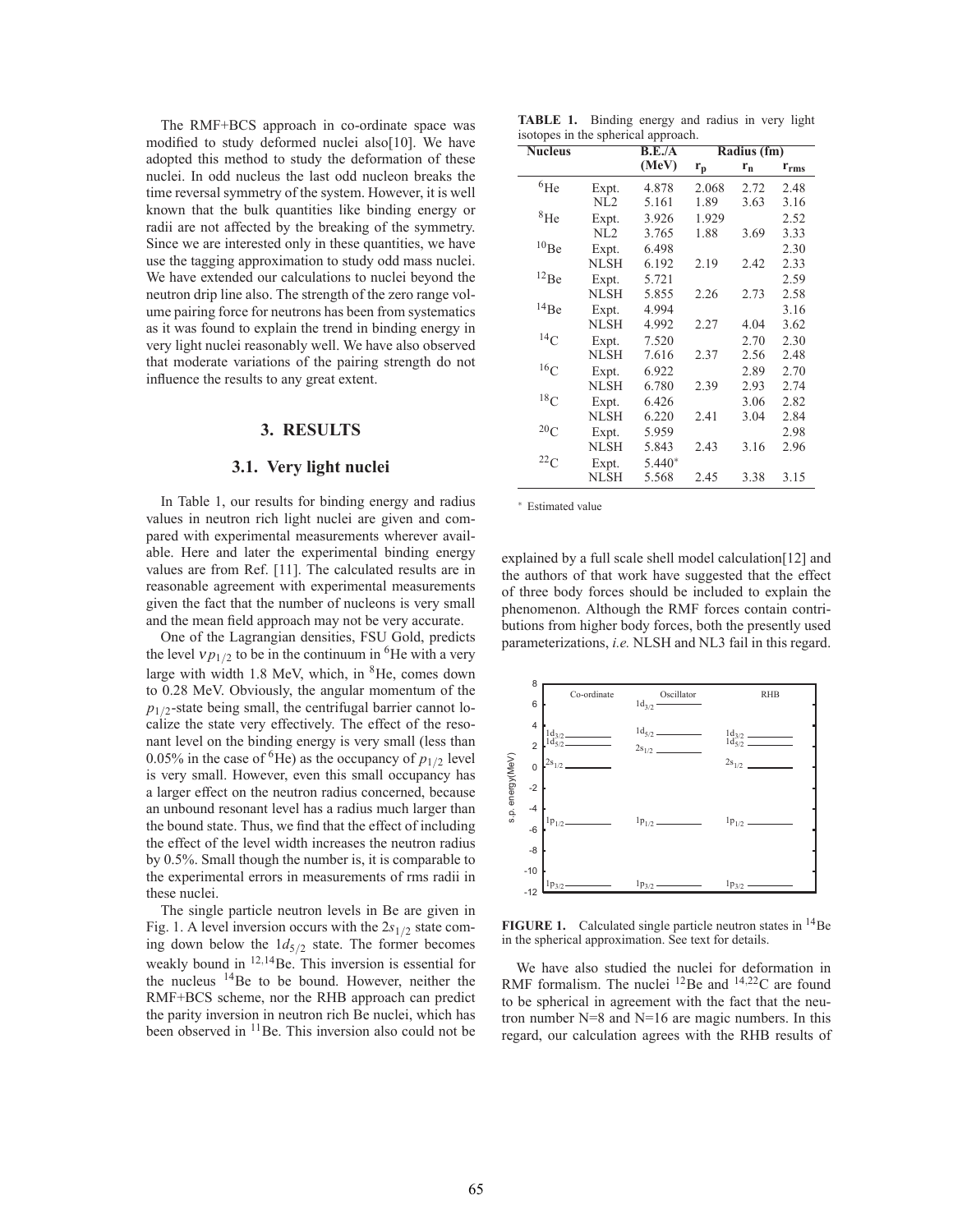**TABLE 2.** Calculated binding energy and deformation( $\beta$ ) in Be and C isotopes. NLSH force has been used.

| <b>Nucleus</b>   | $\beta_{2p}$ | $\beta_{2n}$ | $\beta_2$ | B.E./A(MeV) |
|------------------|--------------|--------------|-----------|-------------|
| $10_{\text{Be}}$ | 0.36         | 0.14         | 0.23      | 6.398       |
|                  | $-0.24$      | $-0.16$      | $-0.19$   | 6.365       |
| 16 <sub>C</sub>  | 0.08         | 0.46         | 0.32      | 6.888       |
|                  | $-0.11$      | $-0.24$      | $-0.19$   | 6.879       |
| 18 <sub>C</sub>  | 0.09         | 0.40         | 0.30      | 6.387       |
|                  | $-0.12$      | $-0.39$      | $-0.30$   | 6.381       |
| $20\text{C}$     | $-0.11$      | $-0.30$      | $-0.25$   | 5.968       |
|                  | 0.04         | 0.14         | 0.11      | 5.865       |

Lalazissis *et al*[13]. We also have observed  $^{14}$ Be to be spherical. All the other nuclei show varying degree of deformation. The results of our calculation for binding energy and quadrupole deformation after the inclusion of deformation are presented in Table 2. For deformed nuclei, the calculation self-consistently converges to the two coexistent minima, prolate and oblate, according as one starts with a positive or a negative initial deformation. One can see that in all these nuclei, the agreement between the calculated binding energy and experimental measurements improve for deformed solutions. Also, in most cases the proton and neutron deformation are substantially different from each other. In all the deformed nuclei studied, solutions for prolate and oblate deformation are very close in energy. Our results agree with that of the deformed RHB calculation of [13] except in a few cases as discussed. The nucleus  ${}^{10}$ Be, which has not been studied in Ref. [13], comes out to be strongly deformed. Here, the proton deformation is much larger than the corresponding neutron one. In  $^{14}$ Be, because of the level inversion, the last two neutrons occupy the  $2s<sub>1/2</sub>$ level instead of the deformation driving  $\Omega = 5/2$  orbital of the  $1d_{5/2}$  level as expected from level ordering observed near stability valley. Hence its ground state comes out to be spherical in contrast to Ref. [13], where the ground state is obtained as strongly deformed. In  ${}^{16}C$ , the prolate and the oblate solutions come out to be nearly degenerate. This was observed in Ref. [13] also. Similarly, in 18C, although the ground state comes out to be prolate, the binding energy of the oblate solution is only about 150 keV less. The nucleus  ${}^{20}C$  is again observed to be oblate. In contrast, the deformed RHB calculation [13] suggests that both  $^{18,20}$ C are oblate in their ground states. Lalazissis *et al*have noted that because of the close lying self-consistent minima, it is not always possible for the mean field theories to accurately predict the sign of the deformation. In all the deformed C isotopes, proton distribution is very weakly deformed while the neutron distribution, except for the case of the prolate solution in  $20$ C, show moderate to large deformation.

# *3.1.1. Nuclei beyond the neutron drip line :* <sup>5</sup>,7*He*

In <sup>5,7</sup>He, the lowest energy states arise out of ground state of the even-even core coupled to a  $p_{3/2}$  neutron. In  ${}^{5}$ He, a recent analysis [14] of an older work[15] found the ground state at a resonance energy of 0.741(4) MeV with width 0.655 MeV. Tilley *et al*[16] placed it at 0.798 MeV with a width 0.648 MeV and found another resonance with spin-parity 1/2<sup>−</sup> at 2.068 MeV with width 5.57 MeV. Though the results for the ground state resonance was in reasonable agreement with earlier measurements[17], the situation in  $1/2^-$  was different. Here, previous work placed the resonance at 4.089 MeV.

Theoretically, we find that  ${}^{5}$ He is unstable against neutron emission. The lowest state is the 3/2<sup>−</sup> resonance calculated to be at 0.92 MeV energy, in good agreement with experiment. However, the 1/2<sup>−</sup> resonance is predicted to be at a resonance energy of 4.47 MeV, at a much higher energy compared with the result of Ref.[16]. Some other theoretical investigations also predict a higher energy resonance for the 1/2<sup>−</sup> state. For example, continuum shell model calculation of Volya and Zelevensky[18] predicted the  $3/2^-$  and the  $1/2^-$  resonances at 0.99 MeV and 4.93 MeV, respectively.

In  $\pi$ He, the 3/2<sup>-</sup> resonance occurs at a energy of approximately 0.45 MeV and has width  $\Gamma = 0.15$  MeV[19]. A resonant state at *E*∗=2.9 MeV with width around Γ=2 MeV[19] was interpreted as odd nucleon coupled to the  $2^+$  excited state of the core. Another resonant state at  $E^* = 0.6(0.1)$  MeV with  $\Gamma = 0.75$  MeV observed in the breakup of  ${}^{8}$ He [20] was suggested to arise out of coupling of  $p_{1/2}$  nucleon to the <sup>6</sup>He ground state. Skaza *et al*[21] observed the  $1/2^-$  resonance at  $E^* = 0.9(0.5)$ MeV with Γ=1.0 MeV. Indications of a low energy narrow resonance was also observed by other workers[22]. However, a study[23] using isobaric analog states did not observe the last resonance but reported a broad 1/2<sup>−</sup> resonance at 2.2 MeV. Ryezayeva *et al*[24] also did not find any low energy 1/2<sup>−</sup> resonance but observed indications of a broad resonance at 1.45 MeV. Wuosmaa *et al*[25, 19] observed a possible resonance at 2.6 MeV excitation energy but no indication of any 1/2<sup>−</sup> resonance at lower energy. Aksyutina *et al*[14] found the resonance energy of the ground state to be 0.388 (2) MeV and width 0.190 MeV. They could not draw any unambiguous conclusion about the possibility of a resonance around 1 MeV. Our calculations place the  $3/2^-$  resonance at 0.63 MeV energy. It appears at a higher energy possibly because the experimental state also has a contribution form  $p_{1/2}$  orbit coupled to the  $2^+$  state of <sup>6</sup>He. The  $1/2^-$  resonance is calculated to be at 2.09 MeV resonance energy, i.e. 1.46 MeV excitation energy. Thus our results agree with the experiment of Ryezayeva *et al*[24] and possibly with Skaza et al<sup>[21]</sup> but not with other measurements. Other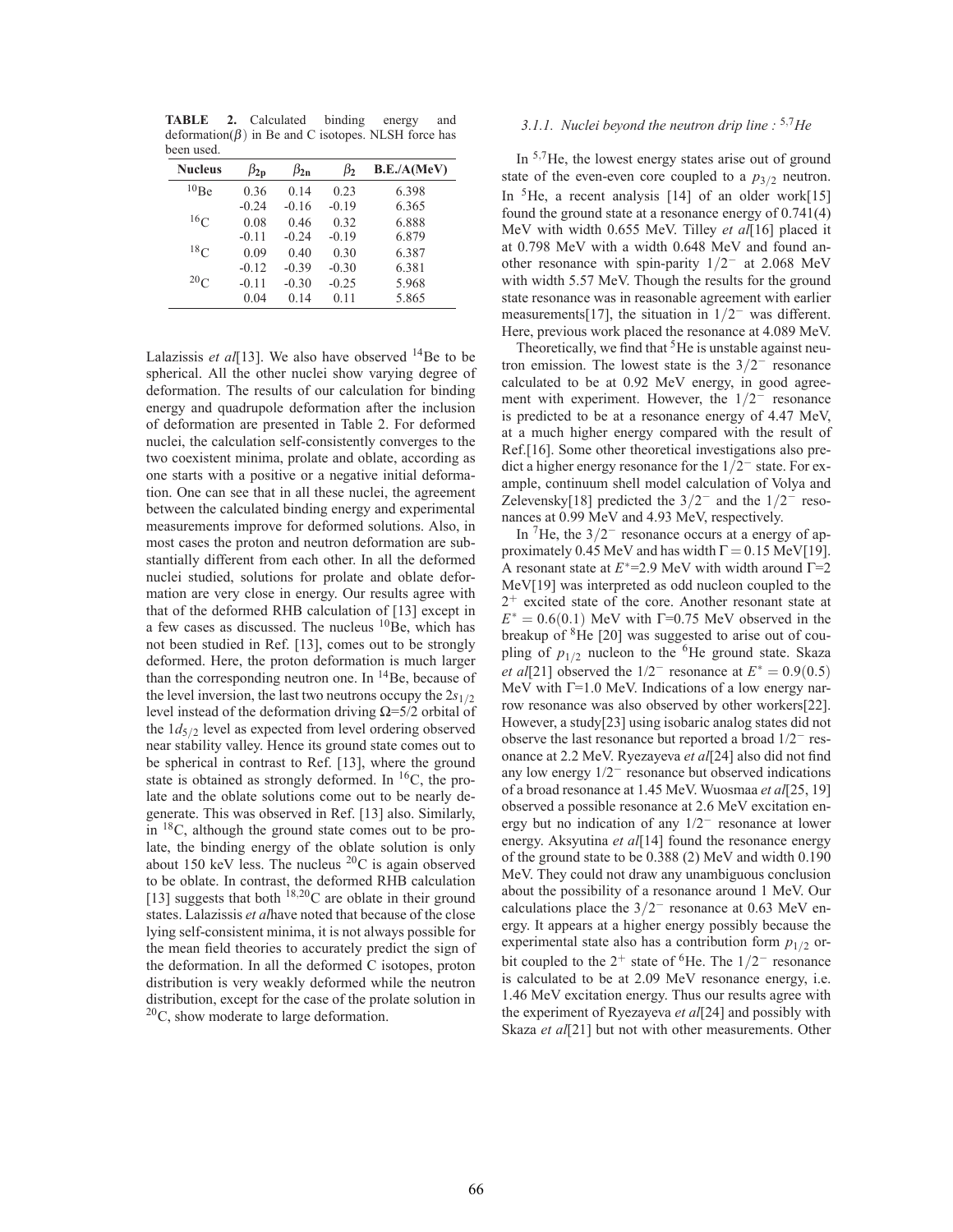theoretical calculations also do not lead to any unambiguous conclusion. Continuum shell model study[18] shows the ground state resonance 3/2<sup>−</sup> at 0.36 MeV and the excited 1/2<sup>−</sup> state around an excitation energy of 3.3 MeV. On the other hand, recoil corrected continuum shell model study of Halderson[26] place the resonance energy around 1 MeV.

#### **3.2. Medium mass nuclei**

In Table 3, we present our results for binding energy for neutron rich Ca and Ni isotopes and compare with RCHB calculation and also with experimental values wherever available. We see that the present calculated values compare favourably with the more elaborate and time consuming RCHB approach. One can also see that the experimental trend has been reproduced well. The last bound even-even nucleus corresponds to  $A = 72$  and  $A = 98$ , respectively, in Ca and Ni isotopes. Does these correspond to any magic numbers?

A very important quantity is the pairing energy defined in the present calculation as  $E_p = BE(RMF + BCS)$ -BE(RMF). This is important for the study of the effect of closed shells. We plot our results in Figure 2. We see that in Ca isotopes,  $N = 20$  and  $N = 40$  are the magic numbers. For Ni isotopes magicity appears at  $N = 40, 50,$ and more importantly, at  $N = 70$ . A particularly interesting observation is that  $N=50$  is no longer a magic number for Ca.



**FIGURE 2.** Pairing energy in RMF calculation in even Ca and Ni isotopes.

The calculated set of magic numbers can be explained on the basis of the single particle structures in neutron rich isotopes. The single particle levels calculated in the RMF method in these nuclei are shown in Figure 3.

In the neutron rich Ca isotopes, the  $2d_{3/2}$ , the  $2d_{5/2}$ and the  $3s_{1/2}$  levels come down in energy and approaches the 1*g*9/<sup>2</sup> level. This effect has been seen in neutron rich nuclei in other mass regions also. The single particle levels in such nuclei often differ significantly from nuclei near the stability valley. In this particular instance, the dramatic relocation of the 3*s*1/<sup>2</sup> state from the usual position at the top of the *sdg* shell near the stability valley to nearly the bottom of the shell is worth noting. The Fermi level, indicated by the solid line, rises very slowly near the drip line and finally becomes positive for  $^{74}Ca$ . The states  $1g_{7/2}$ ,  $1h_{11/2}$ ,  $2d_{3/2}$  and  $2d_{5/2}$  remain resonant states in all the nuclei. The state  $1g_{9/2}$  starts as a positive energy state but, as the neutron number increases, becomes loosely bound. Because of the absence of the centrifugal barrier, the level 3*s*1/<sup>2</sup> does not have a resonant solution.



**FIGURE 3.** Single particle neutron energy in the RMF calculations in even Ca and Ni isotopes. The Fermi level is shown by the continuous line.

The disappearance of the magic gap at  $N = 50$  in Ca nuclei is worth noting. The occupation probability  $v^2$ and the pairing gap  $\Delta$  values for the different states near the Fermi level in  ${}^{70}Ca$  are shown in Figure 4. One can



**FIGURE 4.** Occupation factor  $(v^2)$  and pairing gap  $(\Delta)$  for single neutron states in  ${}^{70}Ca$  plotted against the energy of the state. The left (right) axis and columns represents occupation factor (pairing gap) for different levels around the Fermi surface.

see that the large gap at  $N = 40$  is persisting. However, among the states above the Fermi level, the occupancy of the  $3s_{1/2}$  state is substantially large. We conclude that there is no shell closure at  $N = 50$ . The disappearance of the shell closure at  $N = 50$  in neutron rich isotopes has earlier been observed in many theoretical studies. In a study of neutron rich Cr and Fe isotopes [28], we also have seen the same effect. However, in Figure 2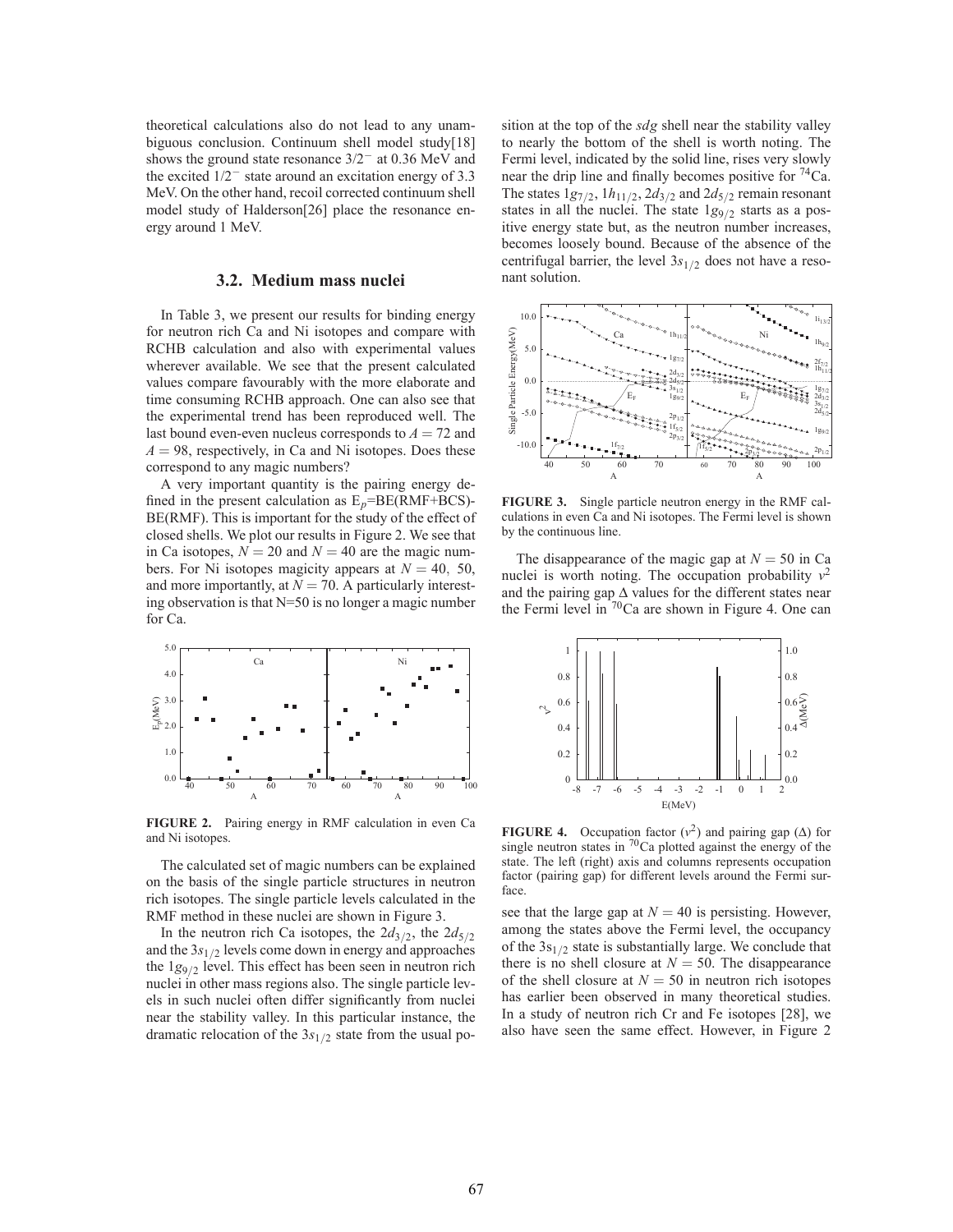| <b>Element</b> | A   | <b>RMF</b> | <b>RCHB</b> | Expt    | A  | <b>RMF</b> | <b>RCHB</b> | Expt      |
|----------------|-----|------------|-------------|---------|----|------------|-------------|-----------|
|                | 48  | 416.10     | 414.91      | 415.99  | 50 | 425.18     | 424.44      | 427.49    |
|                | 52  | 433.79     | 433.22      | 436.59  | 54 | 441.83     | 441.35      | $444.10*$ |
| Ca             | 56  | 449.62     | 449.00      | 449.79* | 58 | 457.24     | 456.30      |           |
|                | 60  | 464.68     | 463.26      |         | 62 | 465.96     | 465.32      |           |
|                | 64  | 466.88     | 466.56      |         | 66 | 467.56     | 467.32      |           |
|                | 68  | 468.01     | 467.75      |         | 70 | 468.30     | 467.96      |           |
|                | 72  | 468.35     | 467.99      |         | 74 | 468.04     | 467.64      |           |
| Ni             | 68  | 591.20     | 589.51      | 590.41  | 70 | 603.66     | 602.09      | 602.21    |
|                | 72  | 615.14     | 613.41      | 613.35  | 74 | 625.91     | 623.98      | 623.75    |
|                | 76  | 636.06     | 634.01      | 633.16  | 78 | 645.60     | 643.61      | 641.94    |
|                | 80  | 647.89     | 646.36      |         | 82 | 650.31     | 648.98      |           |
|                | 84  | 652.74     | 651.49      |         | 86 | 655.20     | 653.85      |           |
|                | 88  | 657.39     | 656.04      |         | 90 | 659.42     | 658.03      |           |
|                | 92  | 661.35     | 659.85      |         | 94 | 663.27     | 661.57      |           |
|                | 96  | 665.17     | 663.22      |         | 98 | 667.07     | 664.78      |           |
|                | 100 | 663.99     |             |         |    |            |             |           |

**TABLE 3.** Binding energy in MeV for neuron rich even Ca and Ni isotopes compared with experimental values. The RCHB results are from [27].

<sup>∗</sup> Estimated value

one can still see a substantial drop in the pairing energy at  $N = 50$ , indicating the closure of the  $1g_{9/2}$  subshell. Such a drop is also observed at  $N = 32$  corresponding to the closure of  $2p_{3/2}$  subshell. The calculated occupancy factors for the levels in the *sdg* shell in nuclei with  $A > 60$  are give in Table 4. One can see that for  $N = 52$ , the occupancy of the  $2d_{5/2}$  state is appreciable. This is the reason that contrary to Ref. [29], the pairing energy actually increases from  ${}^{70}Ca$  to  ${}^{72}Ca$  in our calculation. The states  $1g_{9/2}$ ,  $3s_{1/2}$ , and  $2d_{5/2}$  lie very close to each other in neutron rich Ca nuclei, thus no shell closure beyond N=40 is observed in Ca nuclei within the neutron drip line.

**TABLE 4.** The calculated occupancy  $(v^2)$  values in <sup>62</sup>−72Ca isotopes for the states in the *sdg* shell. Also shown are the number of nucleons in the continuum  $(N_h)$ .

|    |            |       | <b>States</b> |            |            | N <sub>h</sub> |
|----|------------|-------|---------------|------------|------------|----------------|
| A  | $1g_{9/2}$ | 1g7/2 | $2d_{5/2}$    | $2d_{3/2}$ | $3s_{1/2}$ |                |
| 62 | 0.207      | 0.002 | 0.004         |            |            | 2.11           |
| 64 | 0.405      | 0.002 | 0.008         |            |            | 0.064          |
| 66 | 0.592      | 0.003 | 0.013         | 0.004      | 0.026      | 0.118          |
| 68 | 0.764      | 0.003 | 0.022         | 0.006      | 0.120      | 0.180          |
| 70 | 0.878      | 0.003 | 0.036         | 0.007      | 0.495      | 0.268          |
| 72 | 0.949      | 0.003 | 0.114         | 0.008      | 0.895      | 0.740          |

In even Ni isotopes the Fermi level is deeper and abruptly becomes positive beyond A=98. The levels  $3s_{1/2}$ ,  $1g_{7/2}$ ,  $2d_{3/2}$ , and  $2d_{5/2}$  lie very close to each other. All of them except the first start as positive energy states and become bound states at higher neutron number. The intruder orbit  $1h_{11/2}$  lies much higher in energy. This is a consequence of the quenching of the spin orbit splitting in neutron rich nuclei which has been obtained in many mean field calculations and also experimentally observed in light nuclei. Thus  $N = 70$  becomes a new magic number.

We have calculated the binding energy corresponding to the different single particle levels in odd nuclei. Although the ground state spin parity is unknown in many of the nuclei, we find that, except for <sup>75</sup>Ni, the spin parity has been correctly predicted wherever the ground state is unambiguously known. The striking features for these two chains of isotopes are the differences in the position of the drip line for odd and even isotopes. In Ca isotopes,

**TABLE 5.** Binding energy for neutron rich odd Ca and Ni isotopes in MeV compared with experimental values.

| B.E.(MeV) |        |        |    |            | B.E.(MeV) |  |
|-----------|--------|--------|----|------------|-----------|--|
| A         | RMF    | Expt   | A  | <b>RMF</b> | Expt      |  |
|           |        | Ca     |    |            |           |  |
| 49        | 420.13 | 421.14 | 51 | 428.85     | 431.85    |  |
| 53        | 436.86 | 440.01 | 55 | 444.92     | 446.38    |  |
| 57        | 452.65 | 451.55 | 59 | 460.15     |           |  |
| 61        | 464.26 |        |    |            |           |  |
|           |        | Ni     |    |            |           |  |
| 69        | 596.16 | 594.99 | 71 | 608.18     | 606.34    |  |
| 73        | 619.35 | 617.14 | 75 | 629.83     | 627.37    |  |
| 77        | 639.68 | 636.33 | 79 | 646.30     |           |  |
| 81        | 648.70 |        | 83 | 651.15     |           |  |
| 85        | 653.55 |        | 87 | 655.80     |           |  |
| 89        | 657.87 |        | 91 | 659.62     |           |  |
| 93        | 661.43 |        | 95 | 663.37     |           |  |
| 97        | 665.28 |        | 99 | 665.03     |           |  |

the last odd mass nucleus stable against neutron emission is <sup>59</sup>Ca while the corresponding even mass isotope is 72Ca. On the other hand, the corresponding drip line nuclei in Ni are <sup>97</sup>Ni and <sup>98</sup>Ni, respectively. In other words, all the Ni isotopes are stable against neutron emission up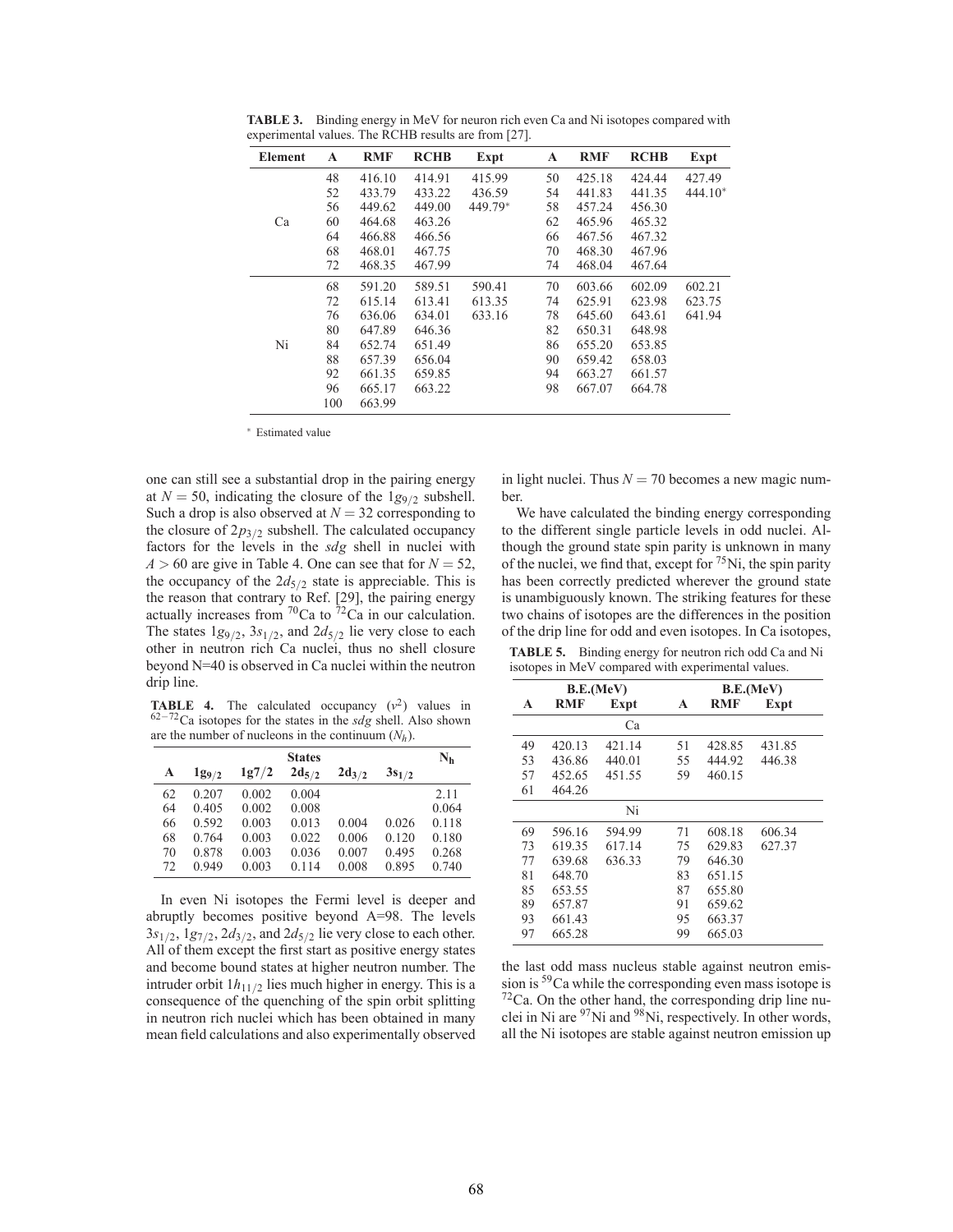to  $N = 70$  beyond which neither the even nor the odd isotopes are stable for this element. For Ca the odd isotopes are stable below  $N = 40$  while stable even isotopes range up to  $N = 52$ .

The reason for this difference has been traced to the new magic numbers in neutron rich nuclei. As already pointed out, in Ca isotopes, the last neutron magic number is  $N = 40$  and the magic gap at  $N = 50$  vanishes. The single particle levels beyond  $N = 40$  are either in the continuum or very loosely bound. Importantly, in Ca isotopes, the level  $1g_{9/2}$  lies either in the continuum or just bound around N=40. Hence the stability of the isotopes depends crucially on the pairing interaction and the contribution of the states in the continuum. Thus the odd mass Ca isotopes beyond  $N = 40$  are unstable against neutron emission. On the other hand, the Ni isotopes present a completely different picture. Here,  $N = 70$  is a new magic number and the levels below it are bound by more than 2 MeV. Because of the comparatively larger binding energy, the binding energy of the odd nuclei does not depend overmuch on the pairing. Hence we obtain both even and odd mass nuclei which are stable against particle emission up to the new magic number N=70. A situation similar to Ca isotopes is expected in Zr where relativistic theories predict that the drip line for even Zr nuclei is around  $N = 96$  but at  $N = 77$  in odd isotopes due to pairing effects.



**FIGURE 5.** Spin orbit splitting in even Zr isotopes

One of the interesting predictions in neutron rich nuclei is this decrease in the spin-orbit splitting. Indeed it is particularly this effect that leads to the prediction and, in light nuclei, observation of emergence of new magic numbers along with disappearance of old ones. Though we have not studied the drip line for even even isotopes which, as we have observed, is far away form the isotopes we have studied, a decrease in the spin orbit splitting is already evident. In Fig. 5, we have plotted the splitting for these nuclei. Here we have defined  $E_{ls} = |E_{l+1/2} - E_{l-1/2}|/(2l+1)$ . It is clear that for high spin orbitals, the splitting falls off sharply with increase in the number of neutrons.

#### **3.3. Scattering involving very light nuclei**

One important problem in light nuclei is the interpretation of the radius. For a nucleus with only a few nucleons, the bulk radius value, extracted from experiment, may also be model dependent. Direct comparison with experimental measurements may yield better idea about the accuracy of the calculation. For example, calculation of differential cross section in elastic proton scattering in inverse kinematics is expected to provide a test for the calculated densities[30].

RMF calculations have been found to provide good description of densities, particularly at large radii. A good description of elastic scattering may be expected if we use microscopic nucleon-nucleon (NN) interactions and densities from RMF calculations to construct nucleonnucleus potentials.

Effective NN interactions, such as density dependent M3Y (DDM3Y)[31, 32, 33], or that of Jeukenne, Lejeune and Mahaux (JLM)[34] may be used to construct the nucleon (nucleus)-nucleus potential. The DDM3Y interaction[31, 32] is obtained from a finite range energy independent M3Y interaction by adding a zero range energy dependent pseudopotential and introducing a density dependent factor. The density dependence was chosen in the form  $C(1 - \beta \rho^{2/3})$ [32]. The constants were obtained from nuclear matter calculation[33] as*C* = 2.07 and  $\beta = 1.624$  fm<sup>2</sup>. We have adopted all the standard parameters in our calculation without any modification. The real and the imaginary parts of the potential have been chosen as 0.8 times and 0.2 times the folded value for the DDM3Y potential. One can see that the experimental The JLM interaction was derived from the nuclear matter calculation [34] in the local density approximation by substituting the nuclear matter density with the calculated density distribution of the finite nucleus. Further improvement is incorporated in terms of the finite range of the effective interaction by including a Gaussian form factor. We have used the global parameters for the effective interaction and the respective default normalizations for the potential components from Refs. [35] and [36] with Gaussian range values of  $t_{real} = t_{imag} = 1.2$ fm.

In Fig. 6, the measured partial cross sections for proton scattering of <sup>6,8</sup>He in inverse kinematics have been compared with theory. values are nicely reproduced. Similar results are obtained for many other light nuclei.

# **4. CONCLUSIONS**

Neutron rich nuclei has been studied in RMF formalism with explicitly taking the effect of resonant continuum into account. We find that only a few positive energy resonant states along with the bound states are sufficient